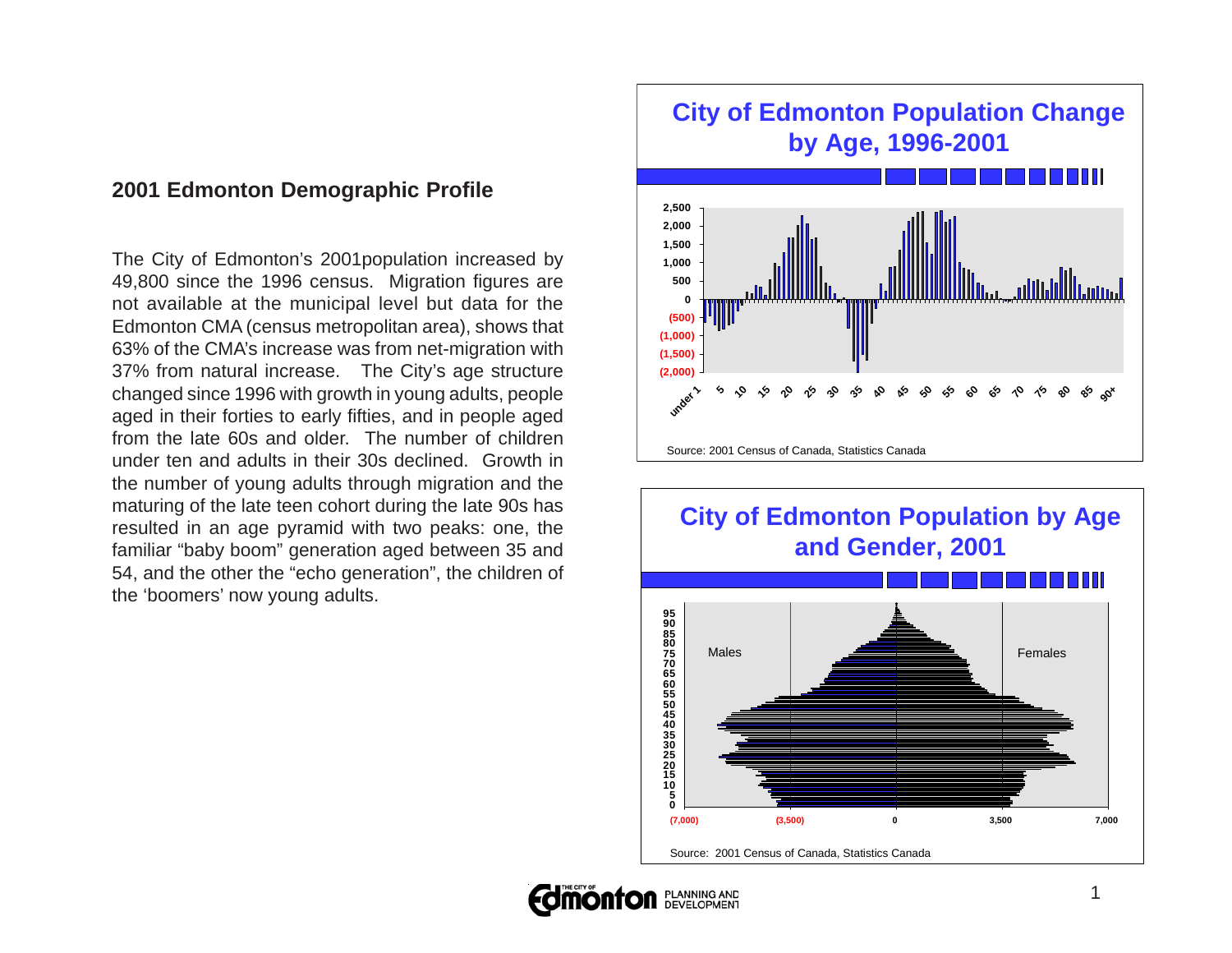#### **Households**

The number of households (an occupied dwelling unit) increased by 25,285 between 1996 and 2001 reaching 265,335. There is a continuing trend towards smaller household size with an increse in the number of one and two person households. There are fewer married couples as a share of all family households than in 1996 (70% compared with 73%), more common-laws couples and more lone-parent families (18%of total). Married couples with children at home comprise the largest group of family households with 42% of total.

A slight majority, (51%) of households live in single detached houses, with apartment buildings housing a further 32%, up from 30% in 1996.

Half of Edmonton's population aged five or older lived at the same residence between 1996 and 2001. The remainder moved to their 2001 census address either from elsewhere in Edmonton (32%), Alberta (7%), Canada(7%) or outside Canada (3%).

#### **Education**

Some 64% of Edmonton's population aged over 20 has education beyond grade 12 with 13% having a trades certificate or diploma, 24% having attended college (with and without a certificate) and 27% having attended university (with 19% holding a bachelor's degree or higher). The largest change from 1996 saw the share of those holding a trades certificate increase from 3% to 13% in 2001.

#### **Income**

Average household income for the year 2000\* for Edmonton was \$57,360 – a 23% increase in nominal terms from 1995 or 11% when adjusted for inflation. There has been growth in the share of households in the higher income groups with 29% of households having income higher than \$70,000 compared with 19% in 1995.

#### **Occupation and Industry**

The largest occupation group is sales and service with 26% of the labour force. The largest industry group is retail and wholesale trade which employs 17% of the labour force with healthcare and social assistance second with 10%.

\*The census reported income for 2000.

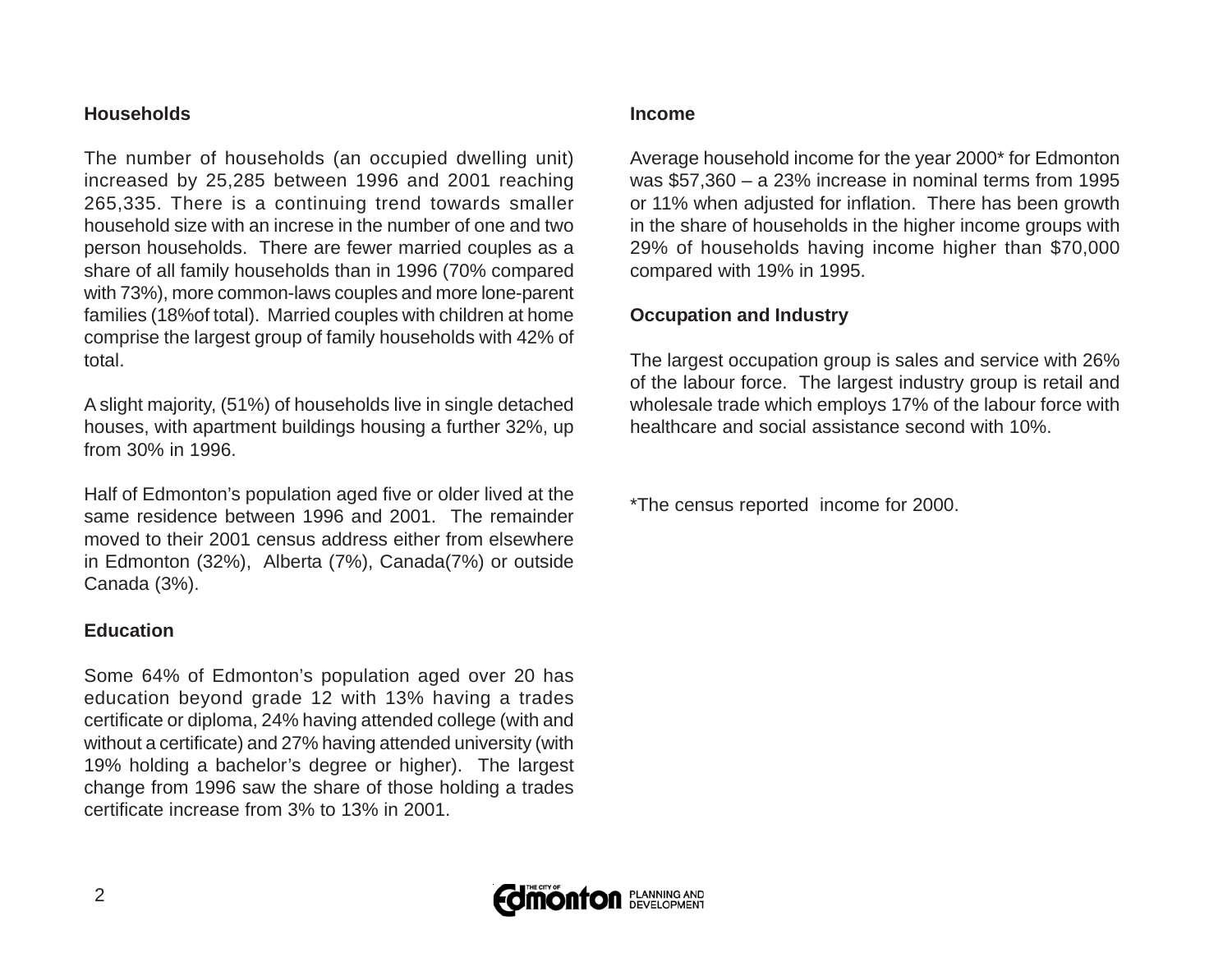# **City of Edmonton**

### **Population by Age, 2001**

| Edmonton                | People       | $\sqrt{8}$ Total |              |         |
|-------------------------|--------------|------------------|--------------|---------|
| <b>Total Population</b> | 666,100      |                  |              |         |
| Children 0 - 14         | 123,255      | 19               |              |         |
| Youth 15 - 19           | 46,170       |                  |              |         |
| Adults 20 - 64          | 418,870      | 63               |              |         |
| Seniors 65+             | 77,805       | 12               |              |         |
| <b>Age Groups</b>       | <b>Males</b> | <b>Females</b>   | <b>Total</b> | % Total |
| $0 - 4$                 | 19,690       | 18,930           | 38,620       | 6       |
| $5-9$                   | 20,955       | 20,450           | 41,405       | 6       |
| $10 - 14$               | 22,080       | 21,150           | 43,230       | 6       |
| $15 - 19$               | 23,345       | 22,825           | 46,170       |         |
| 20-24                   | 28,175       | 28,845           | 57,020       | 9       |
| 25-29                   | 26,910       | 26,230           | 53,140       | 8       |
| 30-34                   | 25,350       | 25,010           | 50,360       | 8       |
| 35-39                   | 27,750       | 27,575           | 55,325       | 8       |
| 40-44                   | 28,530       | 28,630           | 57,160       | 9       |
| 45-49                   | 25,345       | 25,435           | 50,780       | 8       |
| 50-54                   | 20,640       | 20,650           | 41,290       | 6       |
| 55-59                   | 14,200       | 14,995           | 29,195       |         |
| 60-64                   | 11,820       | 12,780           | 24,600       |         |
| 65-74                   | 19,970       | 23,295           | 43,265       | 6       |
| $75+$                   | 12,790       | 21,750           | 34,540       | 5       |

#### **Population by Mobility Status**

|                                             | <b>People</b> | % Total |
|---------------------------------------------|---------------|---------|
| Total Population Resident More than 5 Years | 618,450       |         |
| Non-Movers                                  | 306,720       | 50      |
| Moved from elsewhere in Edmonton            | 200,920       | 32      |
| Moved from elsewhere in Alberta             | 45,800        |         |
| Moved from elsewhere in Canada              | 43,470        | 7       |
| Moved from outside Canada                   | 21,540        | 3       |

Source: 2001 Census of Canada, Statistics Canada As a result of rounding, totals may differ slightly from table to table and percentages may not add up to one hundred.

# **Ten Largest Ethnic Origins**

|                       | <b>Single</b>   | <b>Multiple</b> | <b>Total</b>    |
|-----------------------|-----------------|-----------------|-----------------|
| <b>Ethnic Origin</b>  | <b>Response</b> | <b>Response</b> | <b>Response</b> |
| Canadian              | 69,145          | 84,865          | 154,010         |
| English               | 25,720          | 112,385         | 138,105         |
| Scottish              | 12,285          | 96,250          | 108,535         |
| German                | 25,915          | 75,500          | 101,415         |
| Irish                 | 8,875           | 82,715          | 91,590          |
| <b>Ukrainian</b>      | 32,670          | 52,960          | 85,630          |
| French                | 9.400           | 63,295          | 72,695          |
| Chinese               | 36,295          | 6,585           | 42,880          |
| Polish                | 10,845          | 27,275          | 38,120          |
| North American Indian | 8,450           | 19,045          | 27,495          |

Note: A multiple response indicates two or more ethnic origins. Sum of specific groups is not equal to total population due to multiple counts.

### **Households by Household Size**

| <b>Number of People</b> | Households   % of Total |                 |
|-------------------------|-------------------------|-----------------|
| 1 person                | 76,990                  | 29 <sub>1</sub> |
| 2 persons               | 84,800                  | 32              |
| 3 persons               | 41,170                  | 16              |
| 4-5 persons             | 54,165                  | 20              |
| 6 or more persons       | 8,210                   |                 |
| Total                   | 265,335                 | 100             |

## **Family Households**

| <b>Family Type</b>         | <b>Households</b> % of Total |     |
|----------------------------|------------------------------|-----|
| Married couples            | 123,130                      |     |
| Without children at home   | 49,160                       | 28  |
| With children at home      | 73,970                       | 42  |
| Common-law couples         | 21,305                       |     |
| Without children at home   | 13,650                       |     |
| With children at home      | 7,655                        |     |
| Total lone-parent families | 32,515                       |     |
| Female parent              | 26,690                       | 15  |
| Male parent                | 5,825                        | 3   |
| Total                      | 176,950                      | 100 |

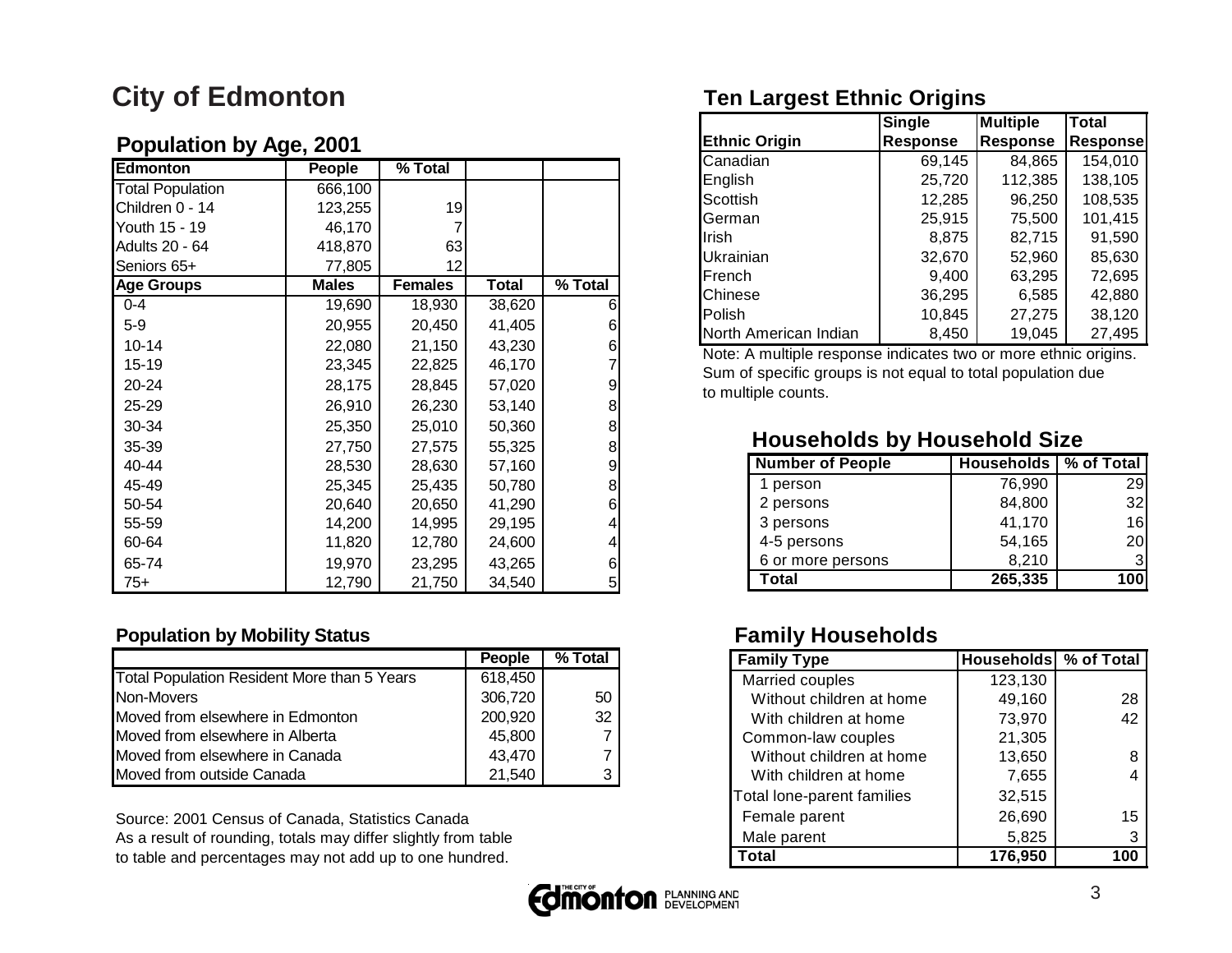## **City of Edmonton**

### **Population 15 and Over by Marital Status**

| <b>Marital Status</b>                                             |         | % of Total     |
|-------------------------------------------------------------------|---------|----------------|
| Never legally married (single) (includes common law relationship) | 194,450 | 36             |
| Legally married (and not separated)                               | 249,380 | 47             |
| Separated, but still legally married                              | 17,465  | 3 <sub>l</sub> |
| <b>Divorced</b>                                                   | 45,635  | 9 <sub>l</sub> |
| Widowed                                                           | 27,070  | 5              |
| Total (exludes common law relationships)                          | 534,000 | 100            |
| In a common law relationship*                                     | 42,720  |                |

\*Common-law partners may be of any marital status other than

"legally married and not separated".

#### **Household Income\***

| <b>Income Range</b>         | <b>Households</b> | % of Total |
|-----------------------------|-------------------|------------|
| Under \$10,000              | 16.795            | 6          |
| \$10,000 - \$19,999         | 32,795            | 12         |
| \$20,000 - \$29,999         | 31,525            | 12         |
| \$30,000 - \$39,999         | 31,325            | 12         |
| \$40,000 - \$49,999         | 28,850            | 11         |
| $$50,000 - $59,999$         | 25,160            | 9          |
| \$60,000 - \$69,999         | 22,055            | 8          |
| \$70,000 - \$79,999         | 17,980            | 7          |
| \$80,000 - \$89,999         | 14.325            | 5          |
| \$90,000 - \$99,999         | 11,130            | 4          |
| \$100,000 and over          | 33,390            | 13         |
| Average household income \$ | 57,360            | 100        |

\*Income for year 2000

Source: 2001 Census of Canada, Statistics Canada As a result of rounding, totals may differ slightly from table to table and percentages may not add up to one hundred.

## **Housing by Period of Construction**

| <b>Period of Construction</b>       | Units  | % of Total      |
|-------------------------------------|--------|-----------------|
| Period of construction, before 1946 | 13,565 | 5               |
| Period of construction, 1946-1960   | 48,305 | 18              |
| Period of construction, 1961-1970   | 50,620 | 19              |
| Period of construction, 1971-1980   | 73,155 | 28I             |
| Period of construction, 1981-1985   | 30,845 | 12 <sub>1</sub> |
| Period of construction, 1986-1990   | 16,100 |                 |
| Period of construction, 1991-1995   | 16,680 |                 |
| Period of construction, 1996-2001   | 16,075 |                 |

## **Occupied Dwellings by Structural Type**

| <b>Dwelling Type</b>                 | <b>Units</b> | . .<br>% of Total |
|--------------------------------------|--------------|-------------------|
| Single-detached house                | 136,600      | 51                |
| Semi-detached house                  | 10,065       | 4                 |
| Row house                            | 26,880       | 10                |
| Apartment, detached duplex           | 5,060        | 2                 |
| Apartment, five or more storeys      | 23,025       | 9                 |
| Apartment, fewer than five storeys   | 61,080       | 23                |
| Movable dwelling                     | 2,630        |                   |
| Occupied Private Dwellings by Tenure |              |                   |
| Owned                                | 157,695      | 59                |
| Rented                               | 107,645      | 41                |
| <b>Total</b>                         | 265,340      | 100               |